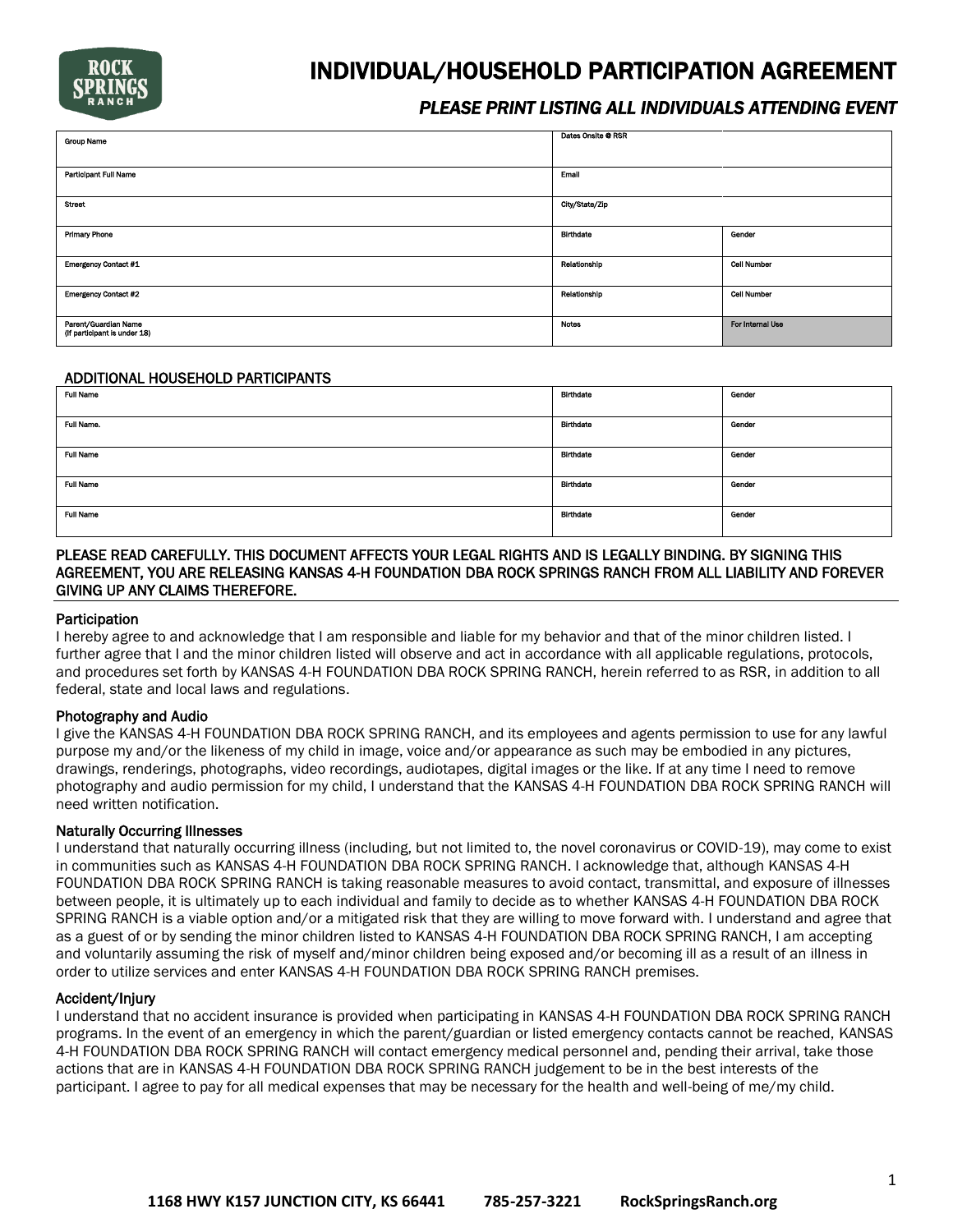### Waiver Signature and Agreements

I have read, understand and agree with all of the policies as stated in this document and I have discussed the expectations of behavior with my child/ward. I understand that the KANSAS 4-H FOUNDATION DBA ROCK SPRINGS RANCH has the authority to revoke my/my child's right to participate in KANSAS 4-H FOUNDATION DBA ROCK SPRINGS RANCH programs for behavior which is not in keeping with the mission of the KANSAS 4-H FOUNDATION DBA ROCK SPRINGS RANCH or for failing to follow the policies/procedures of the KANSAS 4-H FOUNDATION DBA ROCK SPRINGS RANCH. My signature below indicates that I agree to adhere to all policies, procedures and the mission of the KANSAS 4-H FOUNDATION DBA ROCK SPRINGS RANCH.

The parent/guardian signing below represents by executing this document that they have the full authority to give permission for the minor child to participate in this program and intends unconditionally for the KANSAS 4-H FOUNDATION DBA ROCK SPRINGS RANCH to rely upon this representation for all purposes related to the program.

INDEMNITY WAIVER, RELEASE, INDEMNIFICATION OF ALL CLAIMS & COVENANT NOT TO SUE FOR GUESTS, GUARDIANS OR MINORS

PLEASE READ CAREFULLY. THIS DOCUMENT AFFECTS YOUR LEGAL RIGHTS AND THOSE OF MINORS. IT IS LEGALLY BINDING. BY SIGNING THIS AGREEMENT, YOU RELEASE KANSAS 4-H FOUNDATION DBA ROCK SPRINGS RANCH AND RELATED PERSONS/ENTITIES FROM ALL LIABILITY AND FOREVER GIVING UP ANY CLAIMS.

#### Assumption of Risk

I, in my personal capacity, or in my legal capacity as the parent/guardian of the minor named above ("Minor"), acknowledge and agree that any use of KANSAS 4-H FOUNDATION DBA ROCK SPRINGS RANCH facilities, services, equipment, and premises ("Facilities") and any participation in KANSAS 4-H FOUNDATION DBA ROCK SPRINGS RANCH programs and activities ("Programs") comes with inherent risks. These include, but are not limited to: (1) personal injury, (2) property damage, (3) disability, (4) death, and (5) sickness or disease. I, voluntarily, for myself and/or Minor, accept and assume full responsibility for these risks. I also, voluntarily, for myself and/or Minor, accept and assume full responsibility for all other risks of Facilities use and Programs participation. For myself and/or Minor, I agree that I know the nature and extent of all such risks. For myself and/or Minor, I am not relying on all such risks being described in this document. Nor am I relying on any KANSAS 4-H FOUNDATION DBA ROCK SPRINGS RANCH employee, or any other person, communicating them to me.

I understand that Facilities use and Program participation is voluntary. They can be discontinued at any time. I understand that any activities related to, arising out of, or in connection with, Facilities use and Program participation involve some element of risk. I agree, in my own personal capacity, and in my legal capacity as the parent/Guardian of Minor, that in partial consideration of the KANSAS 4-H FOUNDATION DBA ROCK SPRINGS RANCH's making these facilities and programs available, I will not try to hold the KANSAS 4-H FOUNDATION DBA ROCK SPRINGS RANCH, it's officers, directors, agents, employees, volunteers, insurers, and representatives ("Releasees") liable in damages. This includes damages for any injury or loss to person or property that Minor or I sustain in connection with, arising out of, or related to, the Facilities or Program. I understand that I am hereby releasing the KANSAS 4-H FOUNDATION DBA ROCK SPRINGS RANCH, it's officers, directors, agents, employees, volunteers, insurers, and representatives (Releasees) from any liability for any injury to myself and/or Minor arising in connection with, related to, or arising out of, the Facilities or Programs. I, on my own behalf, and that of Minor, give up any right to take any legal or quasi-legal action against Releasees for any injury.

# Waiver, Release, Indemnification & Covenant Not to Sue

In consideration of my own, and/or Minor's Facilities use and/or Program participation, I, in my personal capacity, or legal capacity as parent/guardian of Minor, agree on behalf of myself and Minor that Releasees will not be liable for any personal injury, property damage, disability, death, sickness, or disease incurred by myself, my family members, dependents, or guests, including Minor, however occurring. This includes, but is not limited to, any personal injury, property damage, disability, death, sickness, or disease arising out of, or in connection with, the negligence of Releasees. I understand that Minor and I will be solely responsible for any loss or damage, including personal injury, property damage, disability, death, sickness, or death sustained from my own or Minor's Facilities use, Program participation, or both.

I specifically agree, on my own behalf, and in my legal capacity as parent/guardian of Minor, to waive any liability arising out of any actual, alleged, or threatened infectious, pathogenic, toxic, or other harmful properties of any "organic pathogen". This includes, but is not limited to bacteria, viruses, or other pathogens, whether or not a microorganism. This waiver applies no matter if such "organic pathogen" results from a local, state-wide, national, or global outbreak, epidemic, pandemic, or unknown cause.

I further agree, on my own behalf, and in my legal capacity as the parent/guardian of Minor, on behalf of Minor, myself, and all legal successors and proxies, to release and HEREBY DO RELEASE, WAIVE AND COVENANT NOT TO SUE Releasees from any causes of action, claims, suits, liabilities, or demands of any nature. These include, but are in no way limited to, claims of negligence, which Minor, myself, and all legal successors and proxies may have, now or in the future, against Releasees because of personal injury, property damage, disability, death, sickness, disease, or accident of any kind, arising out of, connected with, or in any way related to Facilities use or Programs participation. This release on behalf of minor and me applies however the injury or damage occurs, including, but not limited to, the negligence of Releasees. It will apply whether participation is supervised or unsupervised.